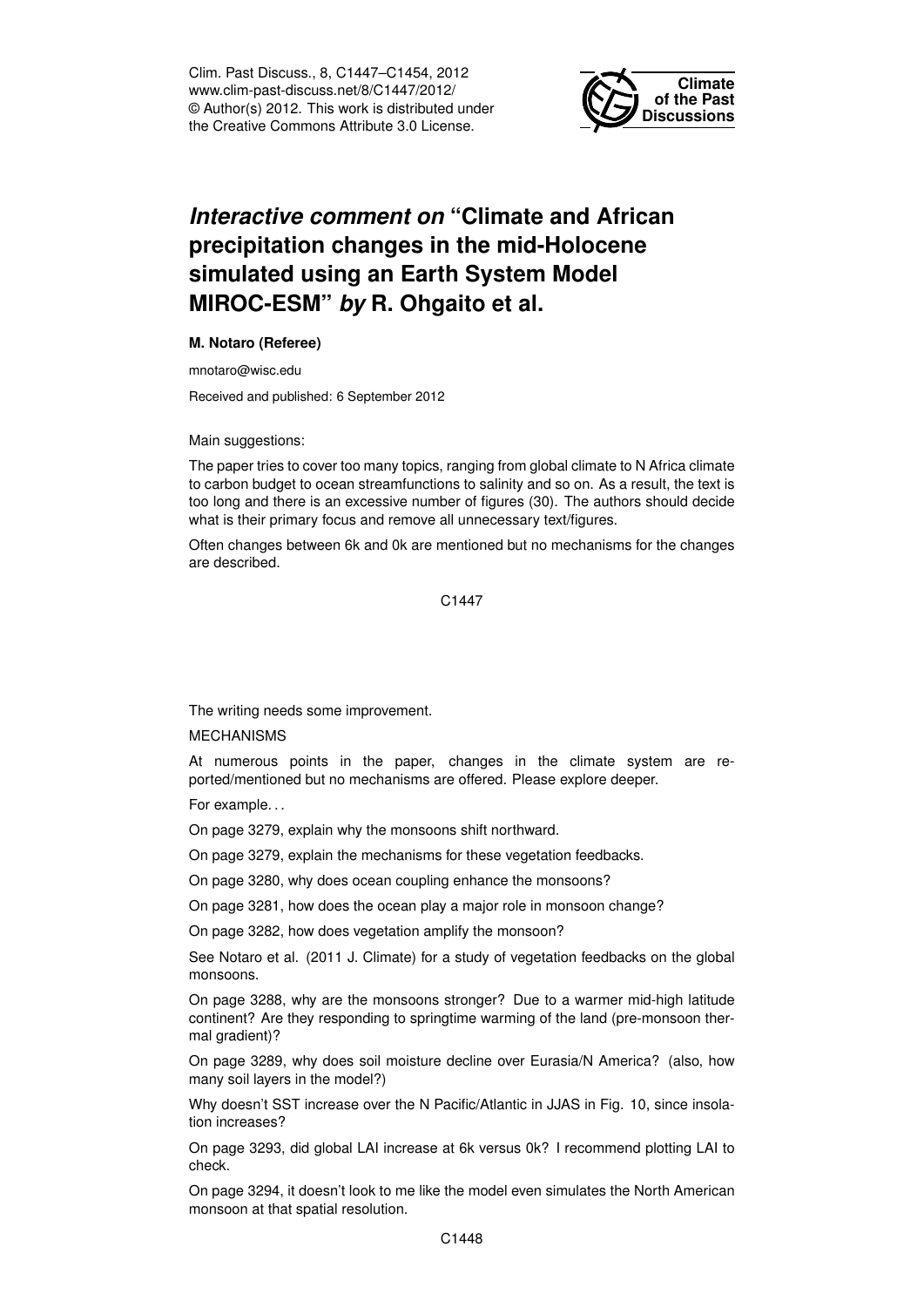On page 3298, why is ENSO's amplitude weaker at 6k?

On page 3300, how do vegetation feedbacks enhance the mid-high latitude warming?

On page 3301, what specifically was learned from comparing the 2 models? It seems the models only slightly differ in climate and their differences are small and can not be attributed in most cases.

On page 3301, where are the models going wrong in their inability to spread vegetation deeper into the Sahara at 6k?

## WRITING

The writing needs further editing to improve the grammar and readability.

Some examples:

On page 3278, change "using paleoclimate simulations" to "through paleoclimate simulations". Also change "by paleoclimate simulations" to "through paleoclimate simulations".

On page 3278, regarding "6 ka precipitation change", make it clear that you are comparing 6 ka to modern.

On page 3279, reword "lake status data".

On page 3280, the discussion of Kutzbach's paper is unclear.

On page 3281 and elsewhere, avoid saying "warm SST" or "cold SST" (or "warm temperature" etc...). It is more accurate to say "anomalously low/high SST".

On page 3282 and elsewhere, it is better to say "studies" rather than "works" (also change "work" to "study").

On page 3282, change "strong monsoon" to "stronger monsoon".

On page 3282, explain the global monsoon idea.

C1449

On page 3283, when you state "differences in MIROC-ESM", do you mean differences between MIROC-ESM and MIROC3?

On page 3283 and elsewhere, add a comma at times when introducing a model name. For example, use "transportation component, sSPRIANTARS". On page 3284, use "chemistry module, CHASER, is. . . ".

On page 3283, why is the stratosphere coupled to the land surface?

On page 3284, why discuss Table 2 before Table 1?

Throughout the paper, try to make the text more concise. For example, on page 3284, change "performed sets of simulations in time-slice experiments" to "performed timesliced experiments". Also, avoid describing a figure in the text, since that is the job of the figure captions. For example, on page 3285, you mentioned that the change in insolation is shown in Figure 1. The caption states that. In the text, just make your scientific point and then refer to the figure (e.g. at 6k, seasonality is enhanced in the NH [Fig. 1]).

On page 3285, change "In MIROC3 simulation" to "In the MIROC3 simulation".

On page 3285, reword "prescribed SSTs, which are the climatologies. . . ".

On page 3286, exactly how long are the sensitivity runs? If 15-20 years, are they long enough given decadal variability?

On page 3287, either use scientific notation for all carbon #s or for none of them. The model #s use scientific notation and the observations do not.

On page 3288, regarding "less warming over North America", is that less warming compared to what?

On page 3288, regarding "slightly lower net temperature changes", these changes in temperature are lower than what?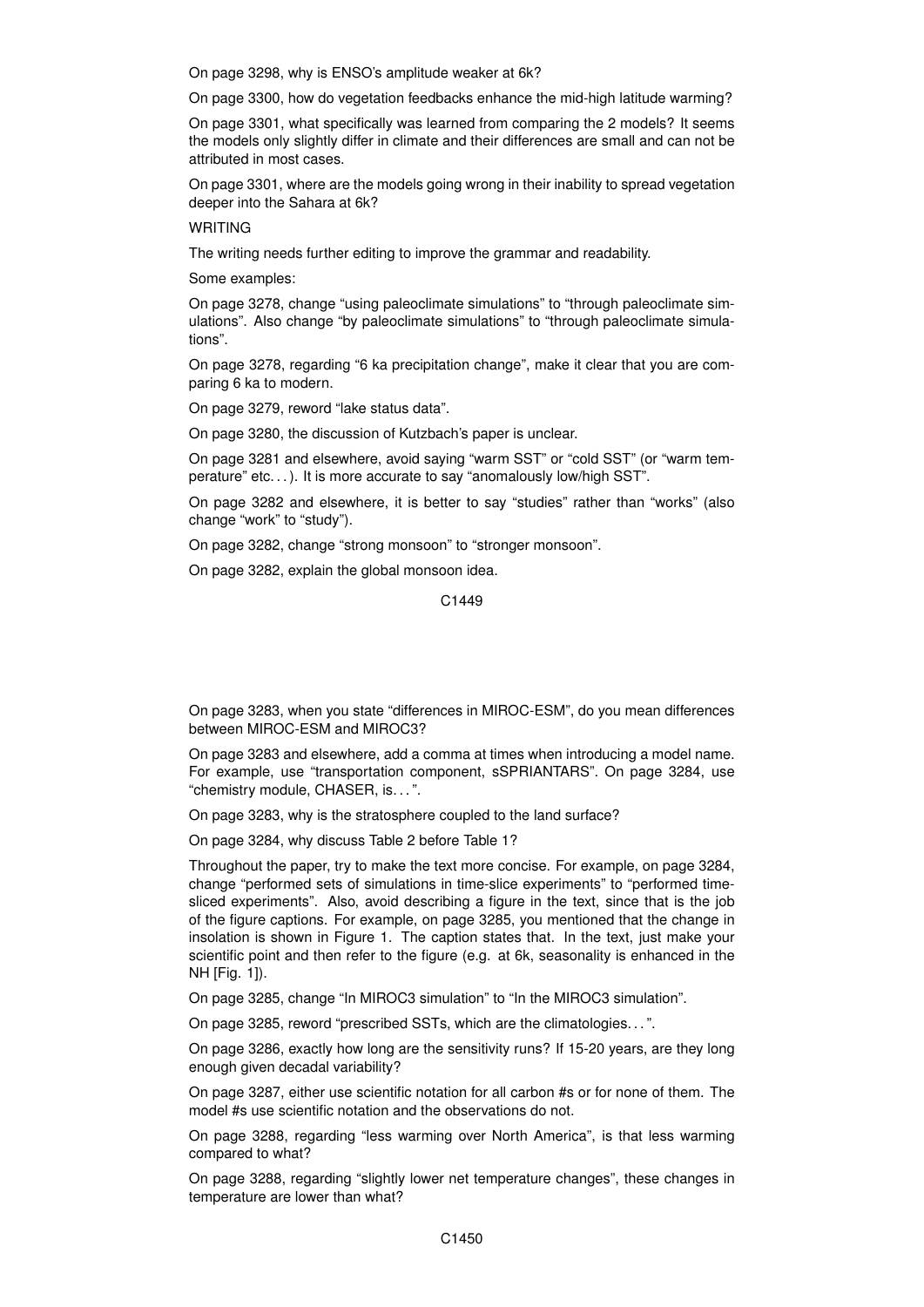On page 3288, change "recoreds" to "records".

On page 3288, regarding "changes in the meridional heat transport", is that 6k vs 0k?

Throughout the paper, the authors begin discussing changes in different variables without any introduction on why they are now focused on that variable. For example, on page 3288, meridional heat transport is suddenly discussed with no explanation on why they are considering it.

On page 3289, change "to Walker circulation" to "to the Walker circulation".

On page 3289, change "divergences" and "convergences" to singular.

On page 3289, make it clear that you are looking at "peak latitudes of precipitation" as an indicator of the ITCZ.

On page 3290, reword "cooler change".

On page 3290, when you state "are generally slightly cooler", do you mean the mean SST state is cooler, or there is a larger decline in SST?

Adding wind vector anomalies onto Figure 12 might help make the point of the wind driving the ocean anomalies.

On page 3291, what is meant by "sea ice expansions and convection sites. . . in 0 ka"? Please reword.

On page 3292, what is the observed strength of the Atlantic meridional overturning?

On page 3292, please reword "flip-flop".

On page 3293, which months are meant by "local summer"?

On page 3293, some statements are unnecessarily vague/lack confidence. For example, the monsoon "seems a little earlier" (is it earlier?) and the difference in wind "may lead to more moisture convergence" (does it?). These things can be verified with the model output.

C1451

On page 3298, change "El nino" to "El Niño" and change "nino3 indexes" to "Niño3 indices".

On page 3299, can a statistical test be applied to statistically compare the strength of 2 correlations to show if they are really different?

On page 3299, can you quantify how much of enhancement that the change in LAI causes?

On page 3300, how specifically does N Australian precipitation change?

In Table 1, why doesn't MIROC3 have any physics listed?

In Tables 1-2, sometimes the first letters are capitalized and other times, they are not.

In Table 3, "0 ka  $+$  6000..." is confusing.

In Figure 7, correct the spelling of "positions" in the title.

In Figure 10a, is sea ice playing a role off NE Asia?

For figure 18, you are plotting "vertical motion", not "convective activity".

For all difference plots (e.g. Fig. 18), t-tests should be applied.

For figure 19, you are showing a percentage, not a ratio as the caption implies.

For figure 26, I would remove the contours, which make it noisy, and perhaps start the color bar at +/- 0.1. Why not include an observed map? Why in MIROC3 at 6k is the local correlation between tropical E Pacific SST and precip in the same area not stronger?

## ADDITIONAL

On page 3286, what reanalysis product is being used? It is not sufficient to evaluate a GCM's temperature/precipitation against a reanalysis product. One should use a gridded observational dataset (CRU, Univ. of Delaware, etc. . . ). Reanalysis pre